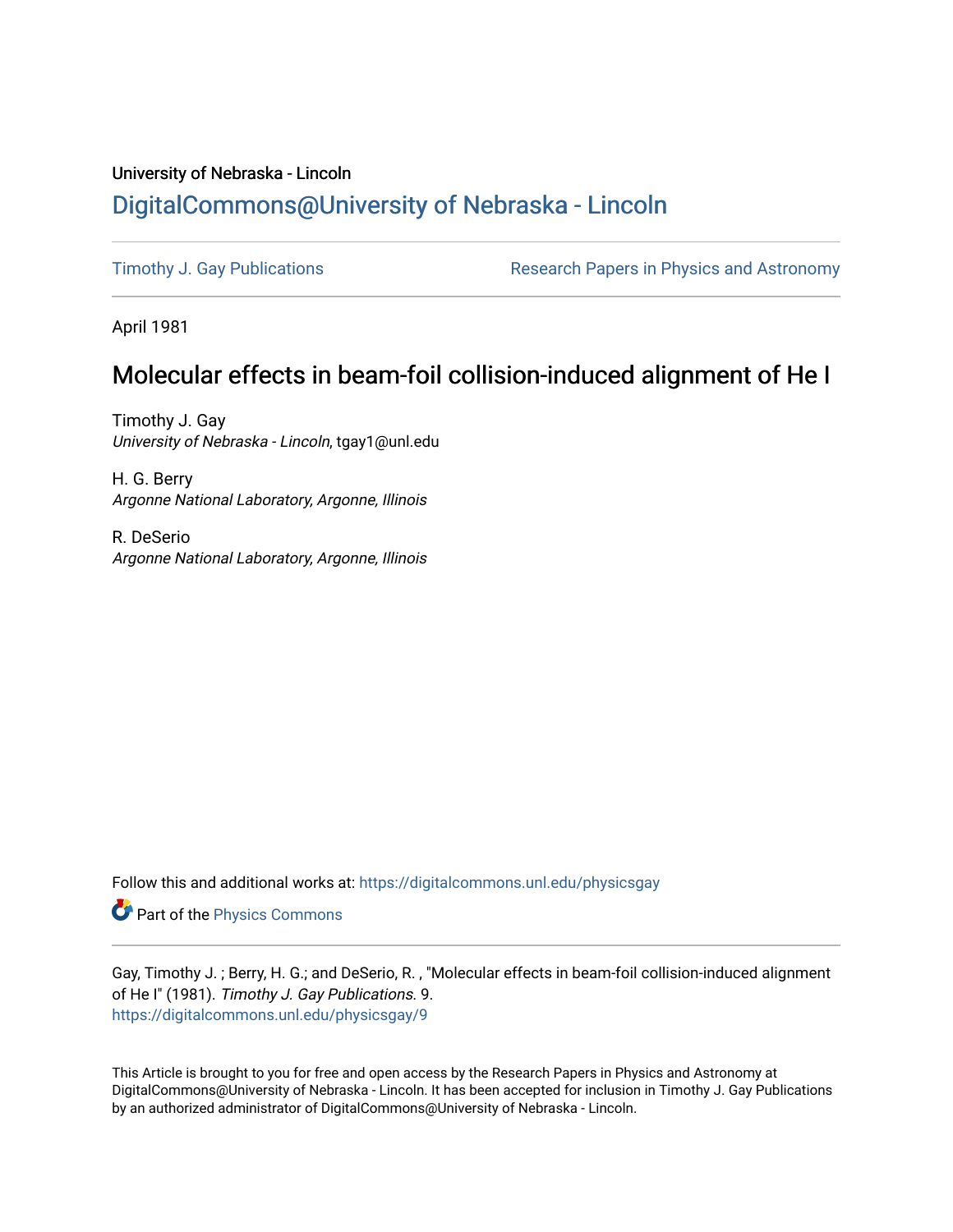## **Molecular effects in beam-foil collision-induced alignment of He I**

T. J. Gay \*,†, H. G. Berry, and R. DeSerio \*

*Physics Division, Argonne National Laboratory, Argonne, Illinois 60439* 

Received 28 July 1980

We have measured the alignment of beam-foil collision-excited states of He I produced by bombarding carbon foils of various (1.3-110  $\mu$ g/cm<sup>2</sup>) areal densities with beams of He<sup>+</sup> and HeH<sup>+</sup>. In addition, we have measured the total light yield of several transitions in He I, He II, and H as a function of foil thickness using beams of HeH<sup>+</sup> ions. Experiments were done with He-foil exit energies of 125, 500, 550, and 650 keV. He I alignment decreases in all cases for the thinnest foils when molecular projectiles are used. Total light intensities generally increase with thin foils (small proton-He emergent internuclear separation), but a few decrease or are independent of foil thickness. We are able to explain several features of the alignment and intensity data in terms of the formation of quasimolecular HeH<sup>+</sup> states at or near the foil surface. Alignment reduction results from incoherent Stark mixing of the He I excited states in the field of the close proton. A calculation of the rms emergent H-He internuclear separation as a function of foil thickness and beam energy is presented.

©1981 The American Physical Society

URL: http://link.aps.org/abstract/PRA/v23/p1761

DOI: 10.1103/PhysRevA.23.1761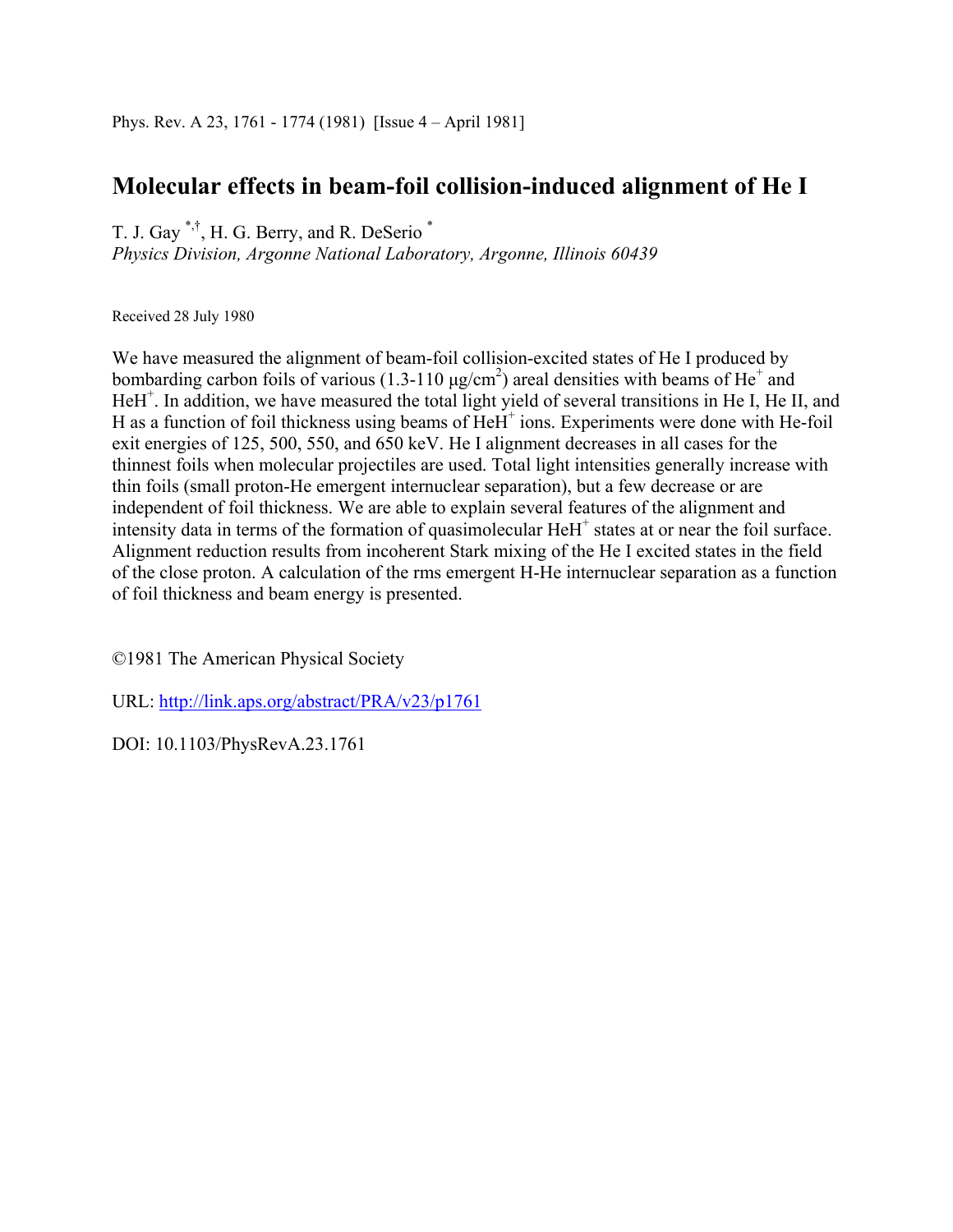## **Molecular effects in beam-foil collision-induced alignment of He I**

T. J. Gay,\*<sup>†</sup> H. G. Berry, and R. DeSerio\*

*Physics Division, Argonne National Laboratory, Argonne, Illinois 60439* 

(Received 28 July 1980)

We have measured the alignment of beam-foil collision-excited states of He I produced by bombarding carbon foils of various (1.3-110  $\mu$  g/cm<sup>2</sup>) areal densities with beams of He<sup>+</sup> and HeH<sup>+</sup>. In addition, we have measured the total light yield of several transitions in He I, He II, and H as a function of foil thickness using beams of HeH<sup>+</sup> ions. Experiments were done with He-foil exit energies of 125, 500, 550, and 650 keV. He I alignment decreases in all cases for the thinnest foils when molecular projectiles are used. Total light intensities generally increase with thin foils (small proton-He emergent internuclear separation), but a few decrease or are independent of foil thickness. We are able to explain several features of the alignment and intensity data in terms of the formation of quasimolecular HeH<sup>+</sup> states at or near the foil surface. Alignment reduction results from incoherent Stark mixing of the He<sub>I</sub> excited states in the field of the close proton. **A** calculation of the rms emergent H-He internuclear separation as a function of foil thickness and beam energy is presented.

#### **I. INTRODUCTION**

Fast ions traversing thin solid foils emerge in a variety of excited electronic states. Those states which involve single or multiple excitation of outer-shell electrons are produced at or near the foil surface. $^{1,2}$  In general, they will have nonstatistical populations within a given  $n$  or  $l$  manifold. In several recent experiments, we have investigated the nature of the beam-foil surface excitation process by measuring the alignment of excited states of neutral He while varying ion beam energy, foil material, and beam-current density. $3-6$  One of the most interesting results of this work is that the excited-state alignment, i.e., its second moment of electron distribution, varies with the foil temperature.<sup>5.6</sup> We have suggested that this is due directly to changes in the flux at the foil surface of slow secondary electrons created by the ion.<sup>2,5,6</sup> There are two pieces of circumstantial evidence to support this conclusion. First, the number of secondary electrons emitted per incident ion  $\gamma$  is a strong function of foil temperature. $5.6$  Many of these electrons are quite close to their "parent" ions as they leave the surface.<sup>2,6</sup> Thus, the electronic environment which the ion experiences during and just after its neutralization and excitation at the surface is a strong function of foil temperature. Secondly, there is a general correlation between the rate of change of both  $\gamma$  and alignment with foil temperature; for energies where  $\gamma$ is more sensitive to foil temperature, the temperature dependence of alignment is more pronounced.' To prove that secondary electron interactions are in fact responsible for the alignment variations, it would be necessary to decouple any effects due uniquely to foil temperature from those caused by the electrons. This is

difficult to do experimentally because kinetic secondary emission is only slightly dependent on foil material or surface conditions.<sup>7,8</sup>

In order to learn more about the interactions of fast atoms with correlated charged particles at the foil surface, we have used  $HeH<sup>+</sup>$  molecular ions as projectiles instead of the usual He<sup>+</sup> ions. As the molecule enters the foil, its electrons are stripped away and it dissociates, broken apart by the combined effects of internuclear Coulombic repulsion and multiple scattering from the electrons and nuclei of the target. The average distance between the proton and helium nucleus at foil exit increases monotonically with foil thickness. Thus we may vary the charge distribution about the emerging helium ion without changing foil temperature. More generally, by altering the basic foil surface-ion excitation in a relatively well-defined manner, we may hope to gain new specific information about such processes.

We report here the results of two series of experiments. First, alignments of several states of He1 were measured as a function of foil thickness using both HeH' and He' projectiles. In addition, total light intensities of transitions from these states as well as several others were measured using both types of projectiles, again as a function of foil thickness.

We have recently published preliminary results of these experiments. $9$  Other investigators have also reported the results of a similar experiment.<sup>10</sup> While this work represents the first observation of molecular effects in beam-foil light source polarization, other molecular "cluster" effects have been observed previously. For example, Gaillard *et al.*,<sup>11</sup> have measured an enhanced neutral fraction for hydrogen emerging from thin carbon targets bombarded by  $H_2^+$  and  $H_3$ <sup>+</sup> instead of protons. Thieberger has seen

 $\bf 23$ 

1761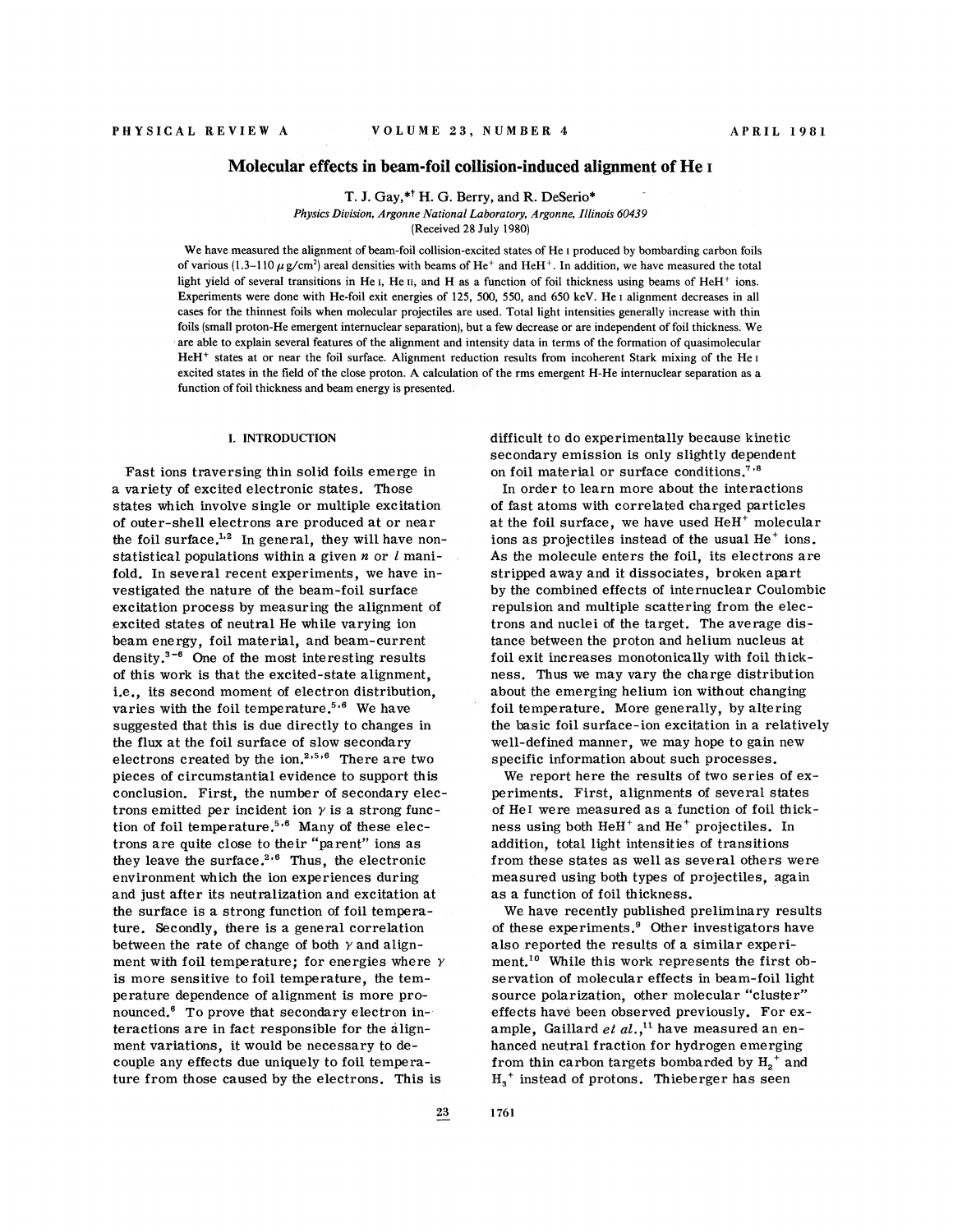similar effects with oxygen projectiles.<sup>12</sup> Gabrielse has observed enhancement of normalized H Ly- $\alpha$  radiation using molecular hydrogen projectiles. $^{13}$  These results are considered in more detail in Sec. IV.

## **IL EXPERIMENT**

Beams of HeH<sup>+</sup> and He<sup>+</sup> ions were produced by a small electrostatic accelerator at the University of Chicago (<250 keV) and the Argonne Physics Division Dynamitron ( $\geq 500$  keV). Upon entering the target chamber, they were collimated to a diameter of 4.8 mm. Beam-current density was held between 4 and 8  $\mu$ A/cm<sup>2</sup>. Foils of varying thickness were mounted with their surface normals parallel to the beam axis on A1 holders 1-mm thick containing circular apertures 6.4 mm in diameter. Up to 23 of these could be mounted on a wheel and sequentially rotated into the beam. The beam was stopped in a Faraday cup and the current digitized, thus providing countdown pulses for preset photon counting intervals. Nominal target chamber pressure was  $(7-8) \times 10^{-7}$  Torr.

Carbon foils with areal densities between 1.3 and 110  $\mu$ g/cm<sup>2</sup> were used. The thickness error was specified by the manufacturer to be 1  $\mu$ g/cm<sup>2</sup> or lo%, whichever was larger. In all cases, beam energy was adjusted so that He exit energy was constant for a given series of runs. The polarization (and hence the Fano-Macek alignment parameter  $A_0^{\text{col}}$  of the upper level) of the He<sub>I</sub>  $2s<sup>1</sup>S-3p<sup>1</sup>P$  (5016 Å),  $2s<sup>3</sup>S-3p<sup>3</sup>P$  (3889 Å),  $2p^{1}P-3d^{1}D$  (6678 Å), and  $2p^{3}P-3d^{3}D$  (5876 Å) transitions were measured as described in the previous paper.

By measuring the length of the  $2s^3S-3p^3P J,J'$  $=2.1$  fine-structure oscillations downbeam from the foil, we were able to monitor the He exit energy to better than  $4\%$ . This became important when very thick foils were used. Within experimental error, stopping powers for  ${}^{4}He^{+}$  on amorphous carbon were found to be given accurately by the data of Matteson  $e^{t}$  al.<sup>14</sup> for energies above 500 keV and by the tables of Northcliffe and Schilling for lower energies.<sup>15</sup> No cluster effects were observed in the stopping power for molecular projectiles. This is not surprising at our velocities, where the dynamic screening length is  $\leq 3$  a.u.

We measured photon counts for sufficient periods of time to ensure that absolute statistical uncertainty in the experimentally measured asymmetries  $(P \text{ or } M/I)$  would be less than 0.5%. This was often difficult because of the low beam currents of HeH' produced by the accelerators. To minimize the effects of foil thickening due to ion

beam bombardment (see Appendix A), runs in which foils thinner than 10  $\mu$ g/cm<sup>2</sup> were used were kept below 25 min. Typically 20000 to 75 000 counts would be collected during a given run for each orientation of the polaroid or phase plate. These elements were rotated through 360' to minimize the effect of any instrumental asymmetries.

The total intensity measurements were made with exit energies of 650 keV using a 0.75-m Spex/Czerny-Turner monochromator to select transition wavelengths.<sup>2</sup> The polarization elements were removed and the lens focused beam light on the monochromator's entrance slit. To avoid spurious cascading effects, measurements were made a short distance (1 to 2 mm) downbeam from the foil, corresponding to about  $3 \times 10^{-10}$  sec flight time. The beam current was measured with an empty foil holder in place. A foil was then rotated into the beam, photons were counted for a preset time, and the beam current remeasured. Light count was then normalized to average beam current. If the current fluctuated more than 5% during the run, the point was remeasured. Counting statistics for a given foil thickness were always better than 3%. When a series of runs for a given transition was taken over the thickness range 2-100  $\mu$ g/cm<sup>2</sup>, the beam current was not allowed to vary by more than 20%. For the thickest foils, the angular half-width of the emerging He due to multiple scattering can be as large as  $4^\circ$  (see Appendix  $B$ <sup>16</sup> This effect could artificially reduce the light yield if only a small horizontal section of the beam is observed. Our optics focused a vertical segment 6 mm in height typically 2-mm downbeam from the foil thereby eliminating this problem. Another source of error could result from incorrect energy compensation. Our adjustment for energy loss in the foil was good to better than 10% of the total correction. The maximum adjustment was for 100  $\mu$ g/cm<sup>2</sup> foils when, for 650-keV He exit energy, we used 1045-keV HeH'. An error of 10% in the energy correction thus results in a 2% error in the He velocity. This corresponds to roughly a  $2\%$  error in the light intensity for a fixed observation position.

#### **111. RESULTS**

## **A. Alignment results**

The alignment of the  $3p^{1}P$ ,  $3p^{3}P$ ,  $3d^{1}D$ , and  $3d<sup>3</sup>D$  states of He I for both He<sup>+</sup> and HeH<sup>+</sup> projectiles as a function of foil thickness are shown in Figs. 1-4. These data are tabulated in Ref. 2. The indicated errors are statistical, and do not include possible systematic effects due to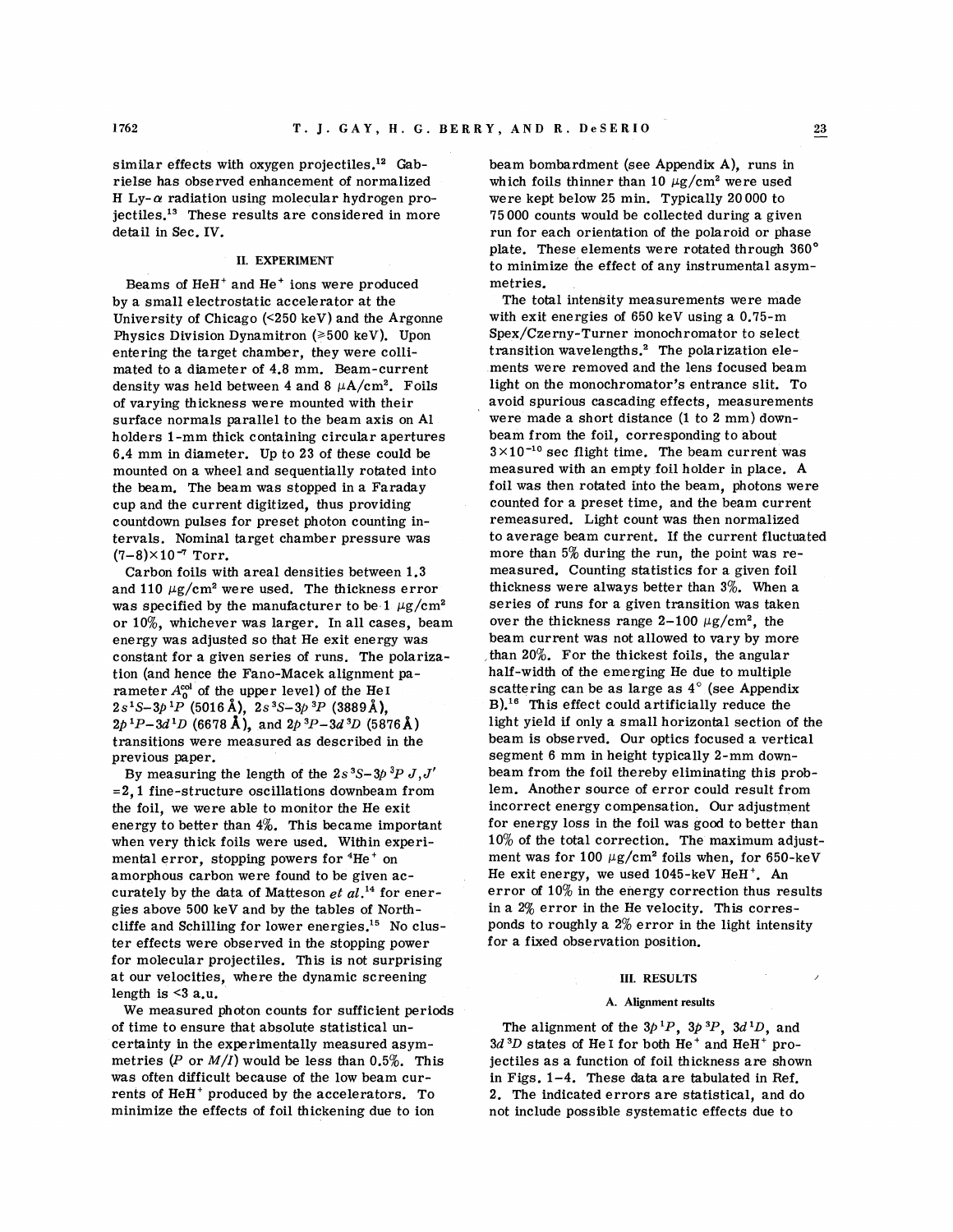

FIG. 1. He I  $3p^3P$  alignment vs foil thickness for HeH<sup>+</sup> and  $He<sup>+</sup> beams.$  550- and 650-keV data is shown in Fig. 6.

unknown foil variables. The errors include the uncertainty resulting from correction for instrumental polarization, which was never greater than 0.2% in *P.* The foil thickness errors bars are not shown. The correspondence between foil thickness and the emergent rms He-H internuclear separation for two different He exit energies is shown in Fig. 5. The calculation leading to these curves is given in Appendix B. It includes the contributions of multiple scattering from both nuclei and electrons, Coulomb explosion, and the different rates of energy loss for the proton and He nucleus.

With HeH' projectiles, the magnitude of alignment is reduced by at least a factor of 2 for the thinnest foils. The fractional reduction is generally greater for D than for *P* states. At 650 keV-He exit energy, the  $3d<sup>3</sup>D$  alignment is essentially zero for foils thinner than 20  $\mu$ g/cm<sup>2</sup>. For high energies, excepting the 3p *'P* data, alignment is insensitive to the proton distribution for thicknesses below 10  $\mu$ g/cm<sup>2</sup>. At low energy the "equilibrium thickness," i.e., the thickness at which HeH<sup>+</sup> values begin to equal those for atomic projectiles is, within experimental error, independent of the excited state involved. Equilibrium occurs at  $10 \pm 4 \ \mu g/cm^2$ , corresponding to average emergent internuclear separations of  $30 \pm 10$  a.u. In contrast, at high energy, the <sup>3</sup>D



FIG. 2. He<sub>1</sub>  $3d<sup>3</sup>D$  alignment vs foil thickness for HeH<sup>+</sup> and He<sup>+</sup> beams.

state requires considerably thicker foils to reach equilibrium than does the *3P* state.

All 3p *3P* HeH' results have been combined in Fig. 6 by plotting the alignment normalized to the  $He<sup>+</sup>$  thin-foil value as a function of emergent internuclear separation. Data taken for four different He exit energies coalesce fairly well on a universal curve. While there appears to be a slight systematic difference between the 125-keV points and the other data, it is not statistically significant. The HeH $^+$  data reach the atomic thinfoil value at  $35 \pm 15$  a.u. The  $3d<sup>3</sup>D$  results do not scale similarly, as can be seen in Fig. 2.

Figure 6 accentuates another interesting, general feature of the data. For very thick (>20  $\mu$ g/cm<sup>2</sup>) foils, A<sup>col</sup>(0) decreases for both atomic and molecular projectiles. This thickness dependence is marked for the high-energy results, but is not seen in the 125-keV data (with the exception of the  $3p^{1}P$  alignment), presumably because of the reduced thickness range at this energy. This effect is almost certainly due to increasing foil temperature,<sup>5,6</sup> but attempts to prove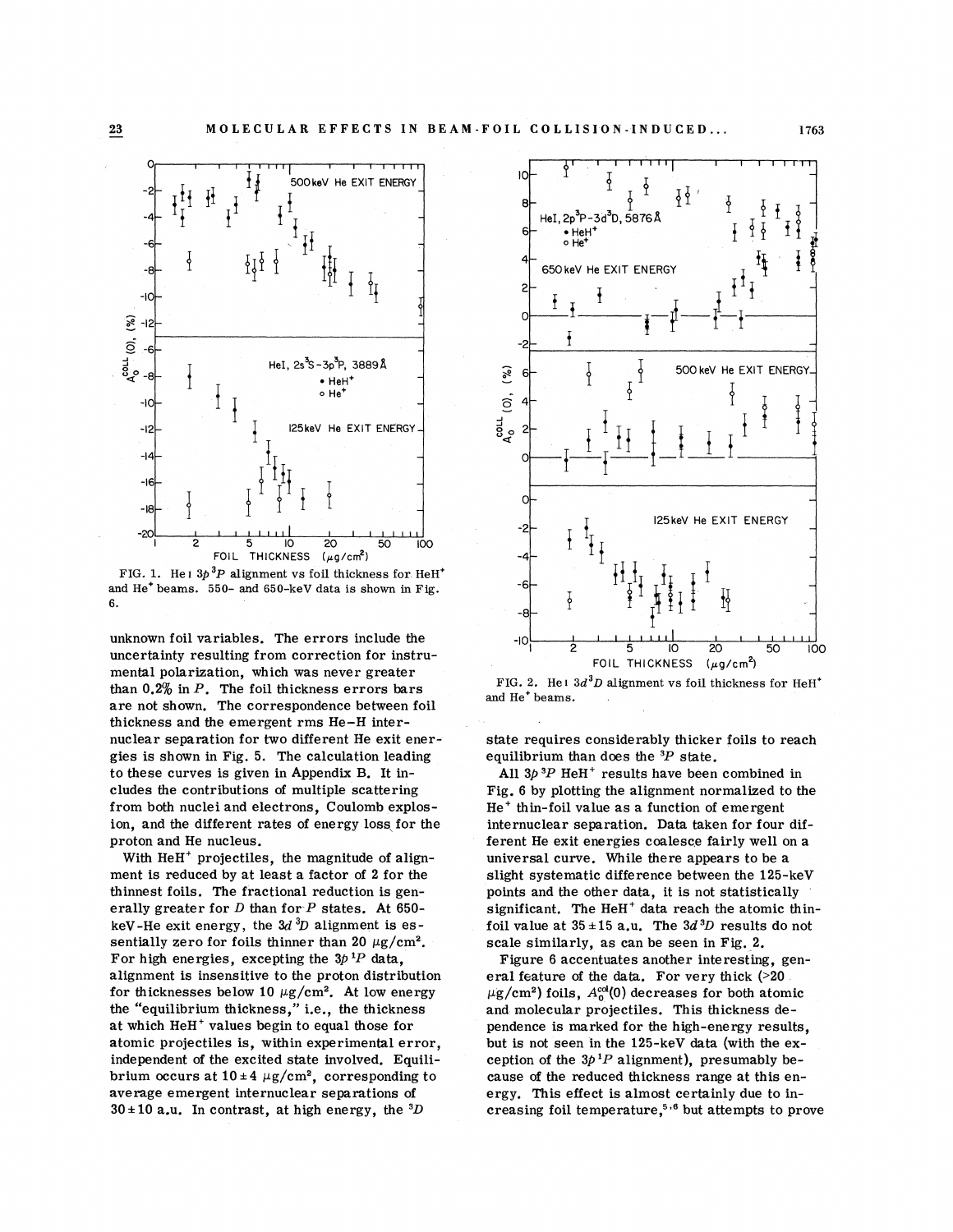

FIG. 3. He I  $3p$  <sup>1</sup>P alignment vs foil thickness for HeH<sup>+</sup> and He<sup>+</sup> beams. Note decrease of  $A_0^{cd}$  for thinnest foils, incident.

this have been inconclusive. We have measured the foil temperature to increase with thickness for fixed beam current, but the increase is not large enough  $(\sim 125 \text{ K})$  to explain the entire alignment variation. It is hard to envision systematic effects which could produce this result. In all likelihood, the temperature measurement, and more specifically the estimate of thick-foil emissivity (extrapolated from earlier measurements below 40  $\mu$ g/cm<sup>2</sup>),<sup>5</sup> is in error.

The *'P* and *3P* data are qualitatively different in two respects. First, the atomic projectile alignment values are different. This has been shown to be true over a broad range of energies, and results from the *P* state spin dependence of

the beam-foil excitation process.<sup>6</sup> Secondly, the HeH<sup>+</sup> projectile  $3p^{1}P$  alignment is increasingly negative for the thinnest foils. This is seen clearly at 650 keV and to a lesser extent at 125 keV. The equivalent  $3p^3P$  data is independent of thickness over the same range at 650 keV. This difference, as we shall see, results from the formation of quasimolecular HeH' orbitals near the foil's exit surface.

The equilibrium thickness  $T_1$  and  $T_2$ , the thickness at which the alignment for incident HeH' is halfway between its thin foil and equilibrium values, are listed with the corresponding rms internuclear separations  $L_1$  and  $L_2$  in Table I. The actual distribution of the emergent separa-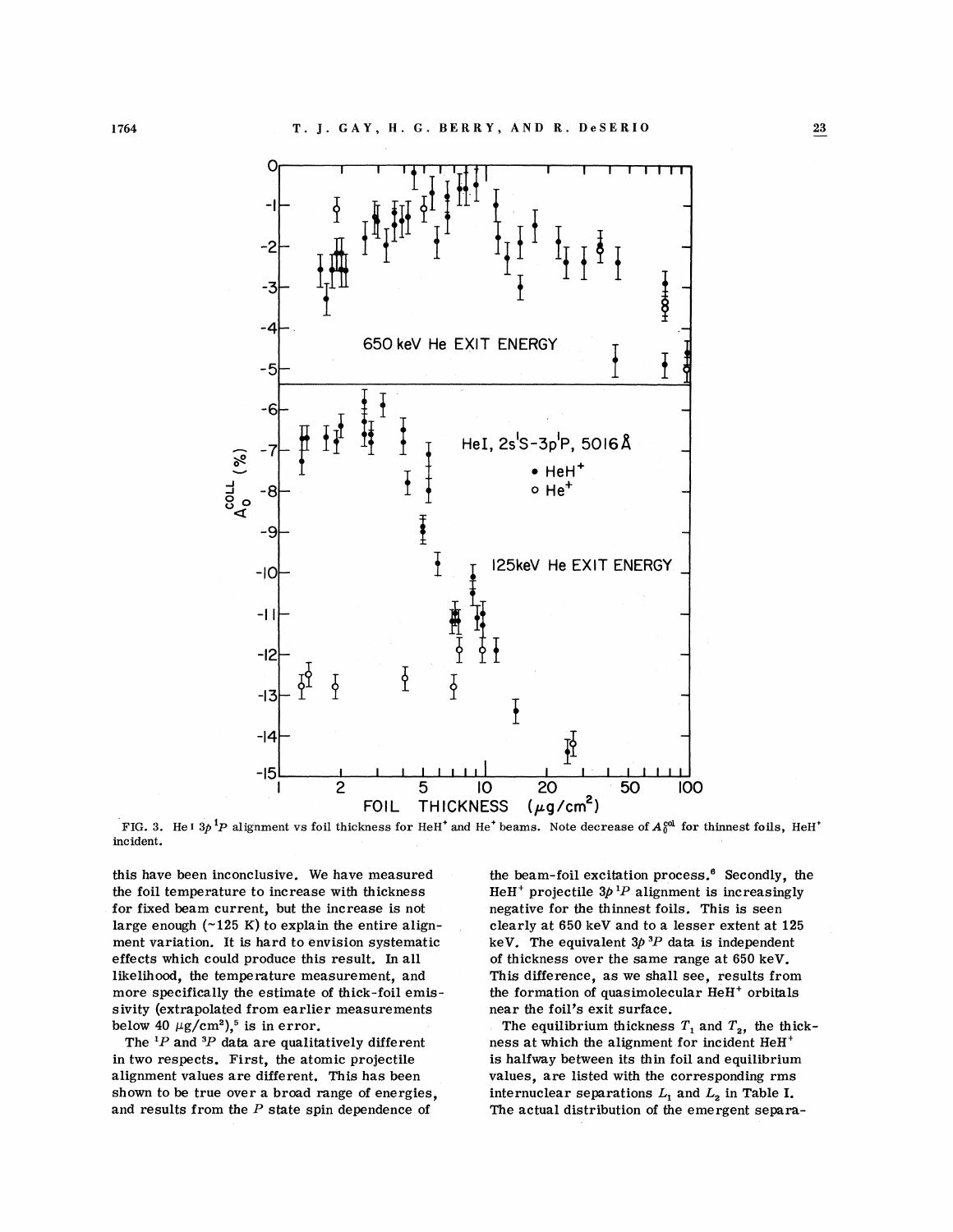

FIG. 4. He<sup>1</sup>  $3d<sup>1</sup>D$  alignment vs foil thickness for HeH<sup>\*</sup> and He<sup>+</sup> beams.

tions for a given foil thickness above *-10*   $\mu$ g/cm<sup>2</sup> can be quite broad (see Appendix B). This means that in assigning characteristic internuclear separations to features of the data, we must keep in mind that they are averages of the entire distribution and as such represent upper limits to the length scale for specific processes. Thus  $L<sub>2</sub>$  is probably a better estimate of the length



**FIG.** 5. Calculated He-H rms emergent internuclear separation for 125- and 650-keV-He exit energy. Coulomb explosion contributions to the 125-keV curve are negligible. See Appendix B for details of the calculation.



FIG. 6. He<sup>1</sup>  $3p^3P$  HeH<sup>+</sup>-He<sup>+</sup> alignment ratio vs rms internuclear separation at foil exit. The ordinate is the ratio of the alignment for  $HeH<sup>+</sup>$  beams to that for  $He<sup>+</sup>$ beams with thin foils. Typical error bars shown.

scale for the destruction of alignment by the close proton. We also list  $\eta$ , the ratio of the thin-foil HeH' alignment to the thin-foil atomic value.

## **B. Total light yield results**

Total relative light yield (which is proportional to upper-state population) as a function of foil thickness for the  $3p$ <sup>1</sup>P and  $3d$ <sup>1</sup>D states at 650keV He exit energy are shown in Figs. 7 and 8. We have already published results for the  $n = 3$ triplet states.' All intensities are normalized to the average intensity measured for the thickest foils in each set. The large scatter of the data is nonstatistical and is not understood. Note that scatter in alignment data for the same states is statistical.

We have measured several other lines in neutral helium as well as in He<sub>II</sub> and H. These results. all taken with HeH<sup>+</sup> projectiles and a He exit energy of *650* keV are shown in *Fig.* 9, The D state and hydrogenic transitions show strong variations over the thickness range, with  $n = 3$ transitions having higher relative intensities for thin foils than do their  $n = 4$  counterparts. The P-state intensities exhibit less variation; the  $n = 3$  data is independent of thickness above  $8-9 \mu g/cm^2$ . The  $2s^3S-5p^3P$  intensity actually decreases for thin foils. Measurements of the 2s **3S-4p** 3P transition, taken at a different energy, also show a decrease from the equilibrium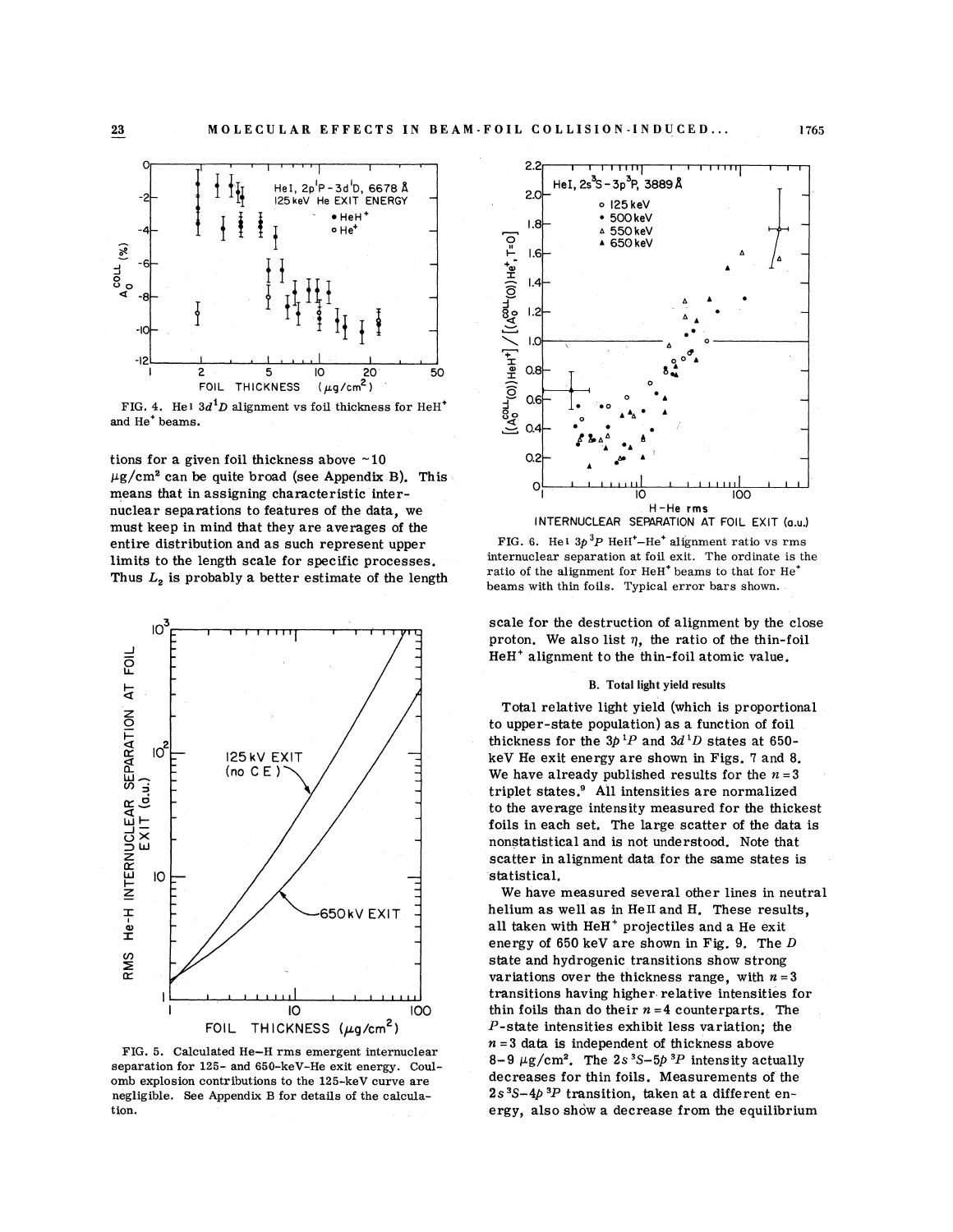| Excited state         | He exit energy | $T_1(\mu\text{g/cm}^2)$ | $L_1$ (a.u.) | $T_2(\mu\text{g/cm}^2)$ | $L_2$ (a.u.) | η          |
|-----------------------|----------------|-------------------------|--------------|-------------------------|--------------|------------|
| $3p$ <sup>3</sup> $P$ | 125            | 12(2)                   | 39(10)       | 6(1)                    | 13(3)        | 0.48(0.05) |
|                       | 500            | 21(3)                   | 35(6)        | 11(2)                   | 15(4)        | 0.37(0.10) |
|                       | 550            | 17(3)                   | 25(6)        | 11(2)                   | 14(3)        | 0.32(0.10) |
|                       | 650            | 24(3)                   | 34(5)        | 16(2)                   | 19(4)        | 0.33(0.10) |
| $3p~^1P$              | 125            | 11(2)                   | 34(10)       | 7(1)                    | 17(3)        | 0.52(0.05) |
| $3d^3D$               | 125            | 8(2)                    | 21(7)        | 4(1)                    | 7(3)         | 0.24(0.10) |
|                       | 550            | 55(10)                  | 150(40)      | 35(10)                  | 75(30)       | 0.20(0.05) |
|                       | 650            | 70(20)                  | 180(80)      | 40(10)                  | 75(25)       | 0          |
| $3d^1D$               | 125            | 9(3)                    | 24(12)       | 6(1)                    | 13(3)        | 0.27(0.15) |

TABLE I. Equilibrium thicknesses and extinction ratios for He **1** (see text).

value. The  $2s<sup>1</sup>S-3p<sup>1</sup>P$  intensity curve is interesting in that it falls much more quickly to its equilibrium value than do other transitions which exhibit variations with thickness. This anomalous behavior is complimented by the pronounced decrease of  $A_0^{col}$  for the  $3p^1P$  state in the same thickness range.

#### **IV. DISCUSSION**

We first discuss the total light intensity data in terms of cluster effects and a molecular model. Cluster effect arguments have been used previously to explain molecular beam-foil chargestate measurements. Gaillard *et al."* measured the neutral fraction of hydrogen emerging from thin carbon foils bombarded by  $H^+$ ,  $H_2^+$ , and  $H_3^+$ . These results are shown graphically in Fig. **7** of Ref. *11.* Note that for all emergent internuclear separations, the normalized neutral production has the ratio  $(1 + 2k)/(1 + k)/1$  for  $H_3^*$ ,



FIG. 7. Total relative intensity of the  $2s<sup>1</sup>S-3p<sup>1</sup>P$  5016-**A** transition vs foil thickness. Typical statistical error is 1-3%.

 $H_2^*$ , and  $H^*$ , respectively, where k decreases<br>with increasing separation. Gaillard *et al.* have proposed a simple model to explain these results. As a proton emerges from the foil there is some probability *P* that it will be neutralized. This probability is independent of the proximity of the other protons. In addition, there is a smaller probability *P'* that the proton will capture an electron correlated with another dissociated proton. The ratio of neutrals for  $H_3^+$ ,  $H_5^+$ , and  $H^+$  projectiles will thus be *[I +(2P1/P)]/[1 +(P'/P)]/l.*  Since *P'* decreases with increasing proton-proton separation, the results are qualitatively explained by this model. The cluster effect disappears for emergent separations greater than *-30* a.u. Gabrielse has observed a similar H Ly- $\alpha$  intensity enhancement over the  $H<sup>+</sup>$  projectile case for  $H_2^+$  and  $H_3^+$ .<sup>13</sup> However, he measures an equilibrium separation of *15* a.u. and his value for  $k$ , extrapolated to zero foil thickness, is approximately one, as opposed to the Gaillard *et* al. value of 0.5. Finally, Thieberger has measured the charge-state distribution of oxygen ions resulting from  $O_2$ <sup>-</sup> and O bombardment of carbon foils.12 AS seen for hydrogen, the average atomic charge fraction is reduced when  $O<sub>2</sub>$  projectiles are used.



FIG. 8. Total relative intensity of the  $2p^{1}P-3d^{1}D$ 6678 **A** transition vs foil thickness. Statistical error is **<2%.**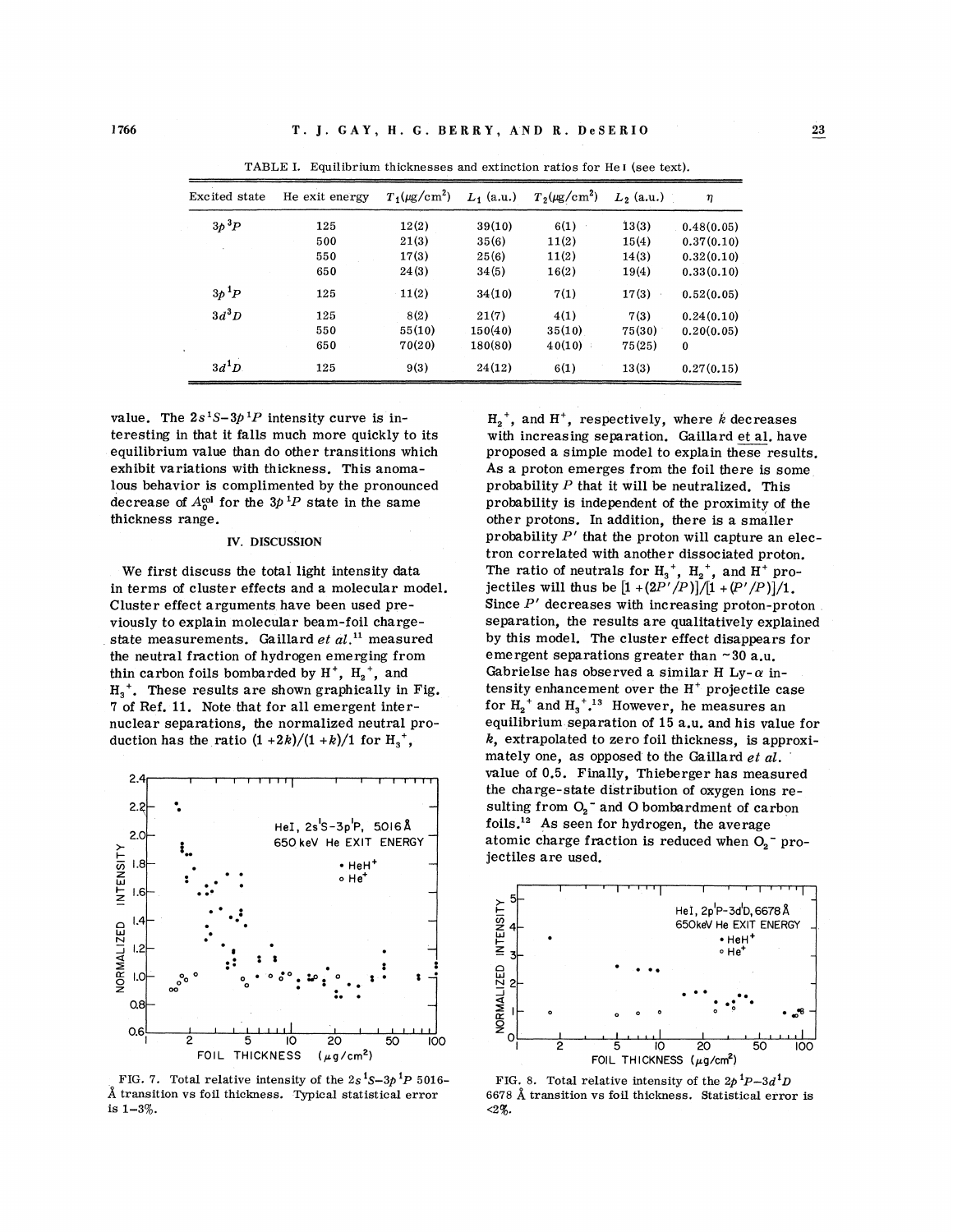

FIG. 9. Total relative intensity of several transitions in Hel, Hell, and H. Hel and H transitions are to  $n = 2$ levels. The He<sub>II</sub> transition is  $n = 4-3$ . Data smoothed by eye. All intensities are normalized to the equilibrium value. Vertical bar indicates typical data scatter. HeH\* incident, 650-keV-He exit energy. Total intensity for transitions shown with He' incident was independent of foil thickness.

All of these effects can be understood in terms of the cluster model presented above. Much of our intensity data can be understood in this manner as well. **A** simple decrease of the average H and He charge fractions, with different values of  $P'$  for the various n levels, would qualitatively explain the  $D$  state and hydrogenic intensity enhancements. Such considerations fail, however, to account for many features of our intensity curves. The  $n = 3$ , 4, and  $5^{3}P$  state populations are either unaffected or decrease under the influence of a close proton. Hel $P$  and  $D$  states behave quite differently over the entire thickness range. The  $3P$  data exhibit a strong spin dependence.

Thus the correlated electron cluster effect model needs to be improved to include the dependence of electron capture (or loss) probability on the excited states involved. For small internuclear separations, where cluster effects are greatest, the formation of quasimolecular states must be considered. Singlet-triplet differences, for example, which are not explicitly included in a first-order cluster effect model, become important when we consider molecular state formation at the foil surface.

The three molecules which could dissociate to produce neutral helium are HeH-, HeH, and HeH'. Assuming, as a first approximation, that the

charge state of H and He are determined independently, at 650-keV-He exit energy the relative probability for the two nuclei to share 2, 3, or 4 electrons is 32 to 1 to  $0.02^{17}$  Thus we consider HeH' with regard to the He1 data. Higher charge states of the He-H complex become important when dealing with the hydrogenic results.

Green *et al.*<sup>18-21</sup> have made *ab initio* calculations of the ground and first 40 excited states of  $HeH<sup>+</sup>$ . The correlation diagrams for these states are graphed in Refs. 18, 20, and **21.** The uppermost excited states they consider are those which go to  $n = 4$  states of H and He in the separated atom limit. For  $R$  (internuclear separation) greater than 1.5 a.u., HeH<sup>+</sup> molecular orbitals are very similar to those of  $H_2^{\,+18}$  However, states of a given symmetry  $(\Sigma, \Pi, \Delta)$  avoid crossing each other, primarily because of core-penetration effects. $22$  If the molecule, as it is dissociating, passes through the region of an avoided crossing with sufficient velocity, it can effectively jump from one state to the other "diabati cally."<sup>23</sup> The internuclear velocity criterion for diabatic behavior is

$$
v/\lambda \geq \Delta E \tag{1}
$$

which is simply a statement of the condition that the uncertainty in the electronic energy of the molecule be greater than the energy difference  $\Delta E$ , between the two levels. The width of the crossing region is denoted by *h.* Landau-Zener theory approximates the avoided crossing as the interaction of two potential curves and gives the probability for the system to make a transition from one state to the other.

Even for the thinnest foils (low internuclear velocities), we are in the diabatic region. The He-H emergent separation velocity with 650-keV-He exit energy and a  $2-\mu g/cm^2$  foil is 0.02 a.u. (see Table III). Assuming  $\lambda = 2$  a.u. (see, e.g., Fig. 2 of Ref. 18) diabatic crossings will occur when minimum energy separations are of the order of 0.01 a.u. This is the case for virtually all of the avoided crossings in HeH<sup>+</sup>.

The observed thickness-dependent intensity variations may be understood in terms of an initial molecular state with a relatively large population feeding, via diabatic crossing, a less populated final state. Such a mechanism for a two-level system is shown schematically in Fig. 10. Molecular orbitals which correlate to different  $n$  levels in the united atom limit will have populations which may be expected<sup>24,25</sup> to vary roughly as  $n^{-3}$ . Thus in Fig. 10, the separated atom  $n = 3$  level population will increase for the thinnest foils, whereas that of the  $n = 2$  level will decrease. Variations of this sort will occur.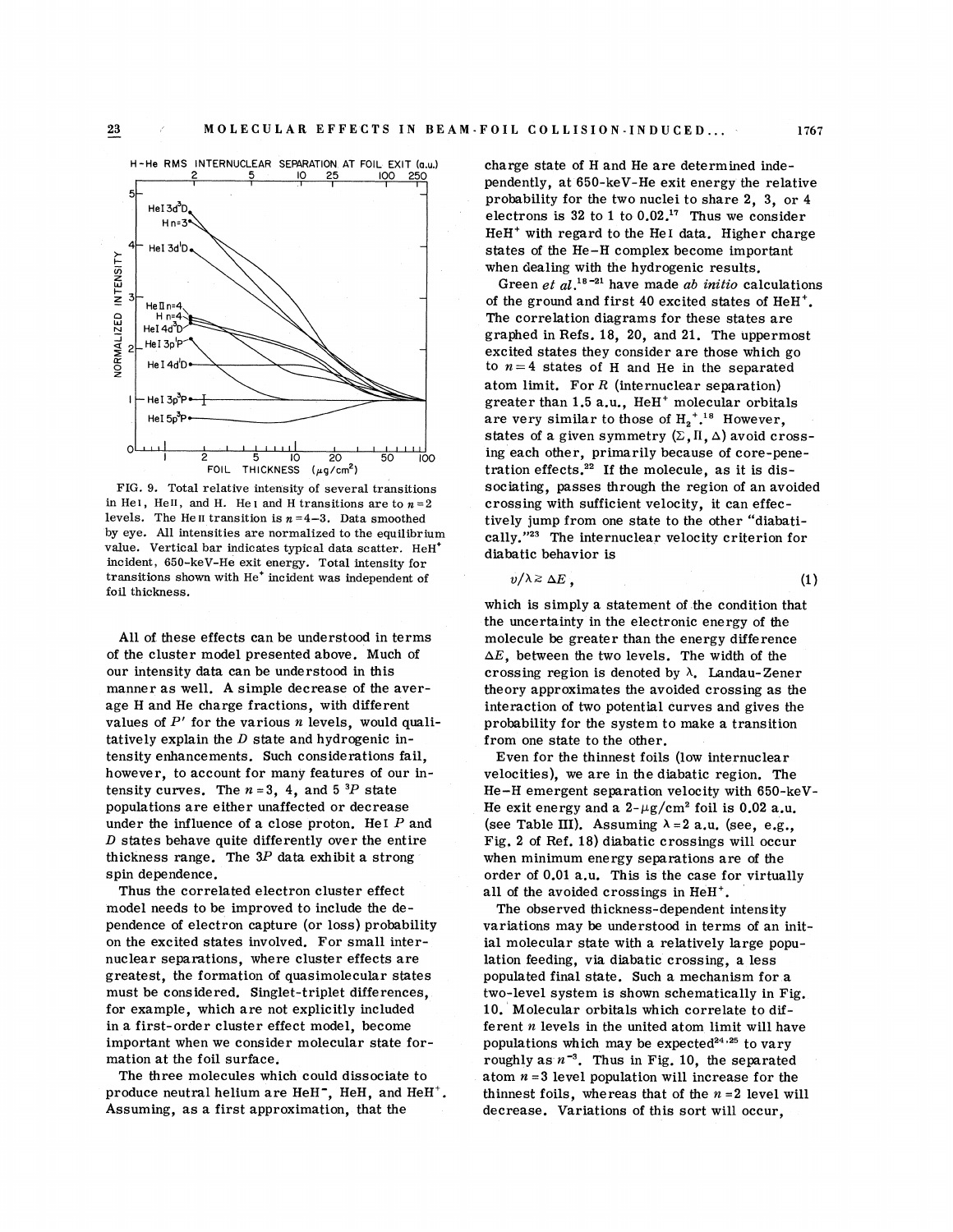

FIG. 10. Schematic showing the effect of molecular diabatic level crossing on intensity. Two levels [similar to the  $(e, E)$  and  $(f, F)$   $\Sigma$  states of HeH<sup>+</sup>] which in the adiabatic limit avoid crossing are shown. The lower curve, populated more strongly than the upper level, feeds the final  $n = 3$  state through diabatic crossings. When the emergent internuclear separation is a radial delta function,  $n=3$  intensity varies as in (a). The distributional width of the internuclear separation modifies this variation to look like (b).

of course, only if there is a reasonable probability of a diabatic crossing between the two states. The effect of distributional smearing is shown in the upper curve of Fig. 10. The internuclear separations at which the diabatic crossings occur vary, as we would expect, from state to state (see Fig. 9). The HeI  $4d<sup>1</sup>D$  curve appears to result from a single crossing at ~25 a.u., while the  $3p^{1}P$ crossing occurs closer in, at  $\sim$  5 a.u. The HeII  $n = 4$  curve may involve two transitions at different R.

We consider as an example the HeI  $3P$  states. The  $3p3P$  (3889 Å) intensity is independent of thickness, suggesting that after formation of the molecular HeH' state to which it correlates, repopulation due to level crossing is negligible. The  $3p^{1}P$  state, on the other hand, appears to be repopulated by another state for  $R \approx 5$  a.u. Crossings between states of different symmetry are virtually the same for singlets and triplets. $2.18-21$ Avoided crossings for states of the same symmetry, however, are considerably different. These differences occur primarily below 1 a.u. (due to the large singlet- triplet variation in

 $5Li<sup>+</sup>$ ) but are present in the  $\Sigma$  states even at large  $R^{21}$ .

The  $F^1\Sigma$  state (fifth from the bottom in Fig. 2 of Ref. 18) has well-defined avoided crossings with the  $E^1\Sigma$  and  $G^1\Sigma$  states at 7.0 and 16.1 a.u., respectively.<sup>26</sup> Its triplet equivalent (see Fig. 1, Ref. 21) has a less strongly avoided crossing at  $15.2$  a.u. with the next higher level.<sup>26</sup> There is a weak interaction with the next lower state at roughly 7 a.u. The  $F^1\Sigma$  and  $f^3\Sigma$  states correspond to the He I *3P* state in the separated atom limit assuming diabatic behavior for  $R > 10$  a.u. In the region around 10 a.u., they are similar to the  $H_2^+$  4do MO (molecular orbit). The  $(e, E)$ states, correlating to a  ${}^{5}Li^{+}$  n = 3 level in the united atom limit will have larger initial populations than the  $(f, F)$  states, which are promoted to  $n = 4$ . The  $(e, E)$  levels are like the  $4d\sigma$  MO before the avoided crossing at 7 a.u., and are similar to the  $4f\sigma$  MO following it. The probability of making a jump from one state to another is given by Landau-Zener theory to be

$$
P_{a\rightarrow b} = \exp[(-\pi \Delta E^2)/(2v)d/dR(E_a - E_b)|_0], \quad (2)
$$

where  $v$  is the internuclear velocity and the subscript zero indicates that the radial derivatives refer to the unperturbed energy curves. $27$  The minimum energy separations for the avoided crossing at 7 a.u. are 0.006 and 0.019 a.u. for the singlet and triplet states, respectively.<sup>26</sup> Assuming an internuclear velocity of 0.02 and using the radial derivatives of the  $4f\sigma$  and  $4d\sigma$  H<sub>2</sub><sup>+</sup> MO's, the transition probability between the  $(e, E)$  and  $(f, F)$  levels is 0.86 for the singlets and 0.20 for the triplets.  $F^1\Sigma$  states of quasimolecules with initial inte rnuclear separations less than 7 a.u. will thus be populated more than  $f^3\Sigma$ levels, leading to a relative enhancement of the  $3p^{1}P$  population. While we would expect a slight increase in  $2s^3S-3p^3P$  3889- $\AA$  intensity for thin foils from these considerations, other factors may affect the final atomic states. The qualitative features of the 3P-state data are explained by this model.

Similar mechanisms are presumably responsible for the general intensity enhancement of the He1 D states and the hydrogenic transitions. Highly promoted orbitals **(4fu,** 5f0, etc., see Fig. 3 of Ref. 22) correlating to separated atomic states with principal quantum number  $n_s$  will be fed by MO's connected to united atom states with  $n_u = n_s + \Delta$  where  $\Delta \ge 0$ . Initial populations of these states will vary as  $n_u^{-3}$ . The  $n_s = 3$  and 4D states are thus fed predominantly by  $n<sub>u</sub> = 4$  and 5 levels, respectively. The expected enhancement is thus  $\left(\frac{5}{4}\right)^3 = 1.95$ , close to what we measure.

There are large rotational coupling matrix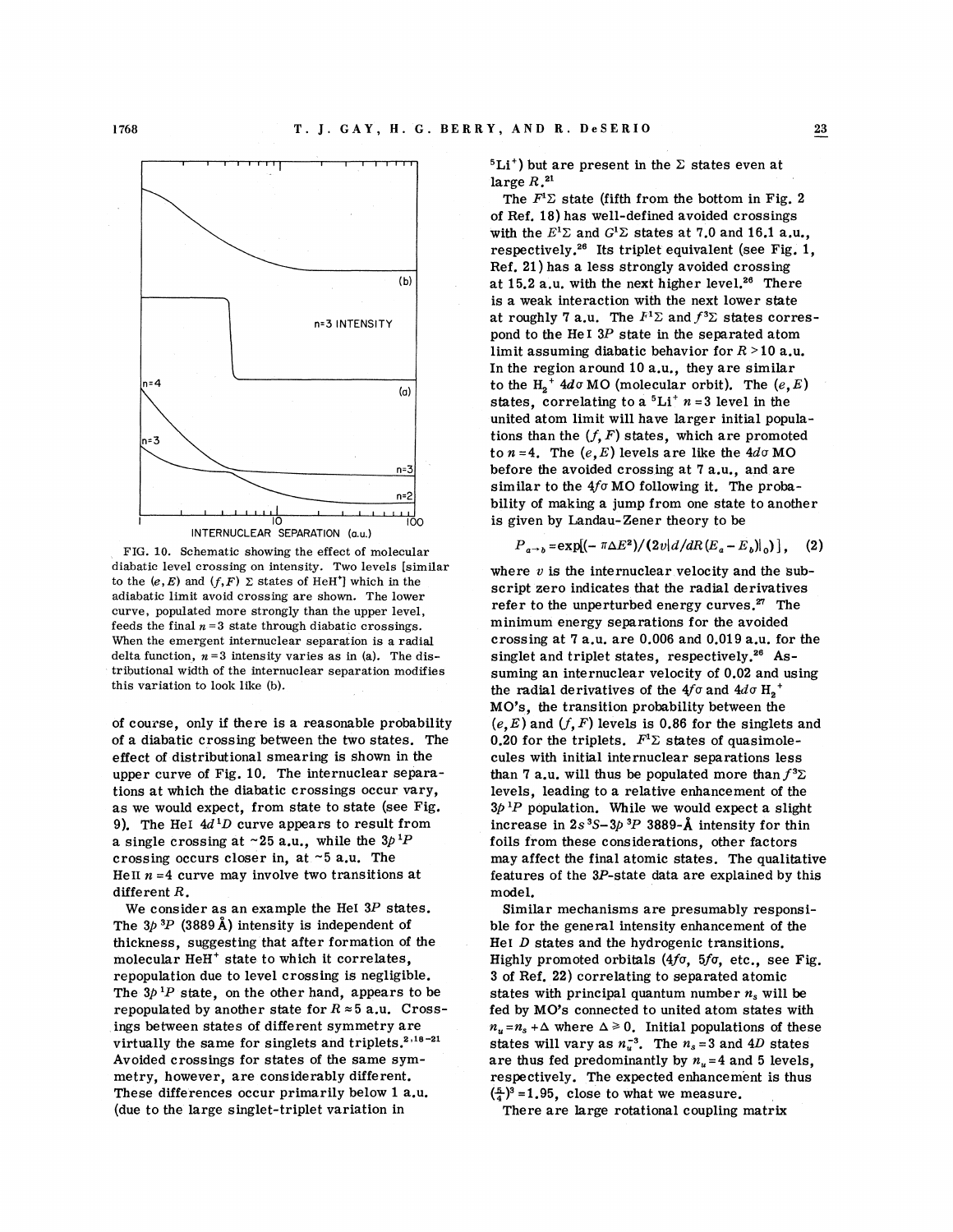elements between 2 and 3 a.u. for  $HeH^+$  states corresponding diabatically to the  $H_2^+$ ,  $4f\pi$ ,  $4f\delta$ ,  $4d\sigma$ , and  $4d\pi$  MO's  $(\Delta m = \pm 1).^{26}$  In the separated atom limit, the  $4f$  orbitals correspond to  $D$ states, and the  $4d$  orbitals to P states. If the  $4d$ orbitals had much higher initial polarization than the  $4f$ 's, the large variation with thickness of the **D** states relative to that of the *P* states (at least for  $n=3$ ) could be explained. It seems unlikely, pared to  $2\pi$ . In this case the He alignment averhowever, that this is the case. As it stands, this aged over all proton orientations must go to

results and first propose a qualitative model for thickness at which alignment reduction will bealignment reduction by the close, dissociated come significant if we assume that electric field proton. The distribution of this proton about the contributions to  $\phi$  are negligible when Stark emerging He atom is not isotropic because of the mixing is in the quadratic region. This is true differential energy loss and unequal contributions for HeI  $n = 3$  states when  $E \le 5 \times 10^6$  V/cm differential energy loss and unequal contributions nuclei, which lead to perpendicular spatial dis-  $C$  is approximately equal to  $2\pi$  times the radius tributions (see Appendix B). The post-foil of the  $n = 3$  states, i.e.,  $C \approx 30$  a.u. Calculating geometry thus retains a cylindrical symmetry.  $E$ , we may write The electric field of the close proton creates<br>strong Stark mixing in the He atom. Any alignment along the internuclear axis induced by this interaction will vary in time periodically with a Using Tables II and III, we estimate that alignfinal value dependent on some value of the phase ment reduction will begin to occur ( $\phi \sim 2\pi$ ) for

$$
\phi = CE(d_0 - D)/v \tag{3}
$$

matrix elements under consideration,  $\bar{E}$  is the average electric field along the internuclear axis during the interaction,  $v$  is the internuclear velocity,  $d_0$  is the emergent internuclear separation, and  $D$  is the distance at which the Stark interaction is negligible. $2.28$  For a given proton orientation, the ensemble average of the final-state alignment will be zero if typical values of  $\phi$  are large comfeature of the data remains a puzzle.<br>We turn now to a discussion of the alignment completely symmetric. We may estimate the formulation with the symmetric. completely symmetric. We may estimate the foil of multiple scattering from the foil electrons and  $(10^{-3} a.u.).$  Thus we set  $D = 32 a.u.$  The constant

$$
\phi = \frac{Ce^2}{v} \left( \frac{1}{d_0} - \frac{1}{D} \right). \tag{4}
$$

integral  $\phi$  given by emergent internuclear separations of 20-25 a.u. for both 125 and 650-keV-He exit energy. Owing to distributional "smearing," values of L<sub>2</sub> (see where C is the field-independent part of the Stark Table I) are probably the best experimental de-

**TABLE II.** RMS H-He distance (a.u.) at foil exit vs foil thickness  $(\mu g/cm^2)$ . Note: Coulomb explosion is considered to be negligible for 125-keV exit energy. CE contribution is replaced by molecular ground-state internuclear separation.

| He exit energy | t                | $\langle d \rangle$ (CE) <sup>a</sup> | $\langle d \rangle$ (EL) <sup>b</sup> | $\langle d^2 \rangle^{1/2}$ (ES) <sup>c</sup> | $\langle d \rangle$ (AS) <sup>d</sup> | $(\Sigma \langle d \rangle^2)^{1/2}$ |
|----------------|------------------|---------------------------------------|---------------------------------------|-----------------------------------------------|---------------------------------------|--------------------------------------|
| 125~keV        | $\boldsymbol{2}$ | 1.40                                  | 0.49                                  | 1.35                                          | 2.08                                  | 2.53                                 |
|                | $\boldsymbol{4}$ | 1.40                                  | 2.03                                  | 3.82                                          | 6.00                                  | 7.39                                 |
|                | 6                | 1.40                                  | 4.55                                  | 7.02                                          | 11.30                                 | 14.10                                |
|                | 8                | 1.40                                  | 7.93                                  | 10.80                                         | 17.60                                 | 22.10                                |
|                | 10               | 1.40                                  | 12.40                                 | 15.10                                         | 25.20                                 | 31.90                                |
|                | 16               | 1.40                                  | 30.80                                 | 30.50                                         | 53.80                                 | 69.10                                |
|                | 23               | 1.40                                  | 60.60                                 | 52.50                                         | 97.80                                 | 127.00                               |
|                | 30               | 1.40                                  | 107.00                                | 78.00                                         | 152.00                                | 202.00                               |
| 650 keV        | $\boldsymbol{2}$ | 2.28                                  | 0.07                                  | 0.47                                          | 0.40                                  | 2.36                                 |
|                | $\boldsymbol{4}$ | 3.82                                  | 0.27                                  | 1.32                                          | 1.15                                  | 4.21                                 |
|                | $\bf 6$          | 5.36                                  | 0.61                                  | 2.42                                          | 2.18                                  | 6.30                                 |
|                | 8                | 6.89                                  | 1.07                                  | 3.71                                          | 3.44                                  | 8.61                                 |
|                | 10               | 8.42                                  | 1.67                                  | 5.19                                          | 4.93                                  | 11.20                                |
|                | 15               | 12.20                                 | 3.74                                  | 9.49                                          | 9.55                                  | 18.60                                |
|                | 20               | 16.00                                 | 6.61                                  | 14.60                                         | 15.40                                 | 27.40                                |
|                | 30               | 23.60                                 | 14.60                                 | 26.60                                         | 30.60                                 | 49.20                                |
|                | 50               | 37.40                                 | 39.90                                 | 56.50                                         | 74.20                                 | 108.00                               |
|                | 100              | 75.50                                 | 152.00                                | 155.00                                        | 251.00                                | 340.00                               |

aCE is Coulomb explosion.

**bEL** is differential energy loss.

<sup>c</sup>ES is energy straggling.

**dAS** is angular multiple scattering.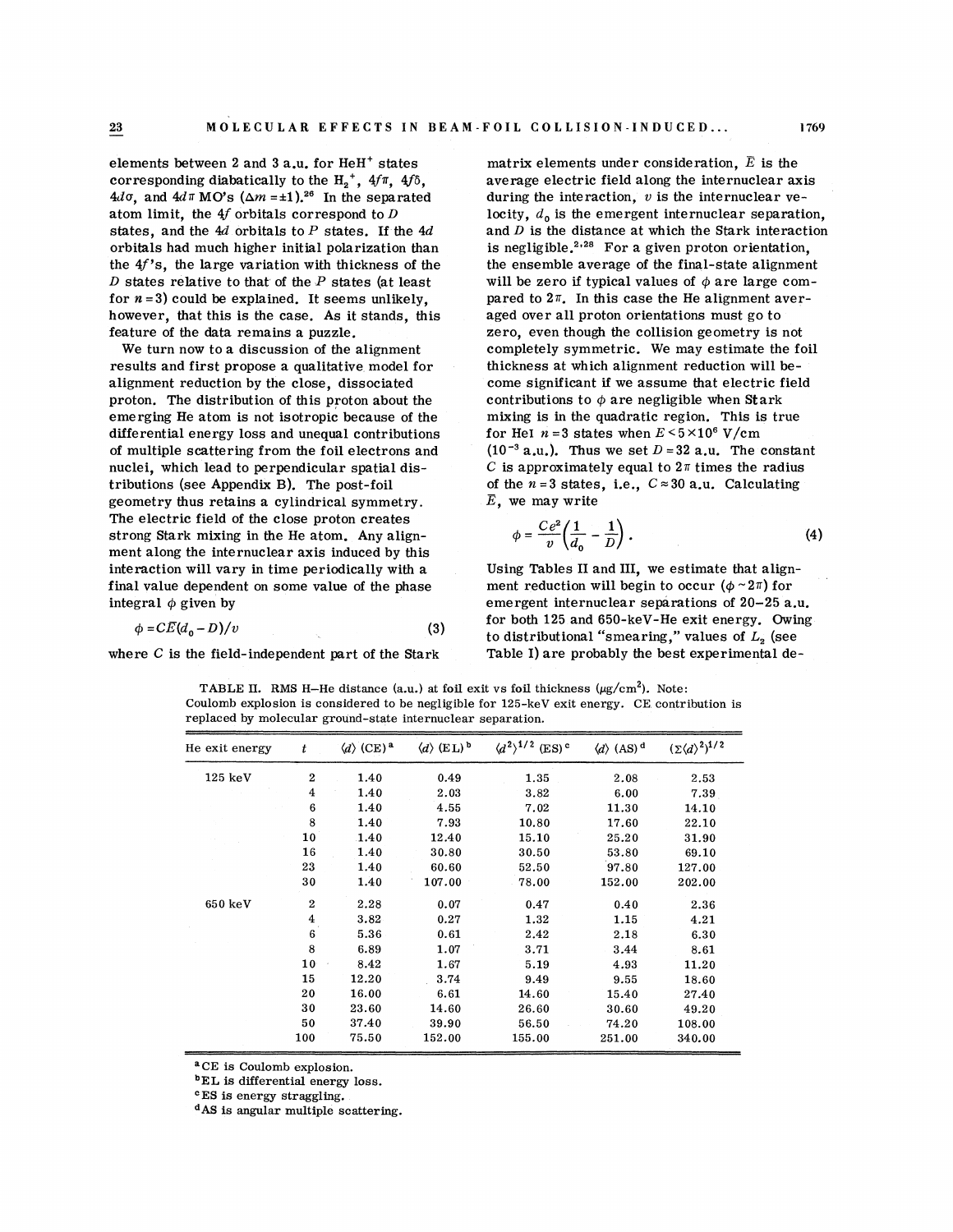| He exit<br>energy | t                       | $(CE)^a$ | $(EL)$ <sup>b</sup> | $(ES)$ <sup>c</sup> | $(AS)$ <sup>d</sup> | Total<br>$E$ (cm) |
|-------------------|-------------------------|----------|---------------------|---------------------|---------------------|-------------------|
| $125~{\rm keV}$   | $\overline{2}$          |          | 0.11                | 0.19                | 0.23                | 0.53              |
|                   | 4                       |          | 0.49                | 0.38                | 0.51                | 1.38              |
|                   | 6                       |          | 1.10                | 0.57                | 0.82                | 2.49              |
|                   | 8                       |          | 1.90                | 0.76                | 1.16                | 3.82              |
|                   | 10                      |          | 2.99                | 0.96                | 1.55                | 5.50              |
|                   | 16                      |          | 7.52                | 1.58                | 2.86                | 12.00             |
|                   | 23                      |          | 14.80               | 2.34                | 4.67                | 21.80             |
|                   | 30                      |          | 28.40               | 3.12                | 6.74                | 38.20             |
| $650~{\rm keV}$   | $\overline{2}$          | 0.27     | 0.01                | 0.11                | 0.05                | 0.44              |
|                   | $\overline{\mathbf{4}}$ | 0.28     | 0.04                | 0.23                | 0.10                | 0.65              |
|                   | 6                       | 0.28     | 0.10                | 0.34                | 0.16                | 0.88              |
|                   | 8                       | 0.28     | 0.18                | 0.46                | 0.24                | 1.16              |
|                   | 10                      | 0.28     | 0.27                | 0.57                | 0.32                | 1.44              |
|                   | 15                      | 0.28     | 0.62                | 0.86                | 0.55                | 2.31              |
|                   | 20                      | 0.29     | 1.10                | 1.15                | 0.84                | 3.38              |
|                   | 30                      | 0.29     | 2.50                | 1.73                | 1.56                | 6.08              |
|                   | 50                      | 0.30     | 6.90                | 2.90                | 3.49                | 13.60             |
|                   | 100                     | 0.31     | 28.30               | 5.82                | 10.55               | 44.70             |

TABLE III. Average center-of-mass energy (a.u.) vs foil thickness [in  $(\mu g/cm^2)$ ].

aCE is Coulomb explosion.

**bEL** is differential energy loss.

<sup>c</sup>ES is energy straggling.

**dAS** is angular multiple scattering.

termination of  $d_0$  when  $\phi$  is of the order of  $2\pi$ . Thus our estimates are a bit high. Considering the crude nature of the model, this is not unexpected. The important point here is that He alignment reduction by the close proton results not from a more symmetric collision geometry (spherical as opposed to cylindrical), but from the length of the proton-helium interaction. In other words alignment reduction is due to a temporal averaging process instead of a spatial one.

The difference between  $P$ - and  $D$ -state alignment thickness variations may be understood in terms of molecular considerations already discussed. At high energy, the equilibrium thickness for D-state alignment is considerably larger than that for the  $P$  state. In addition, the  $D$ -state intensity and alignment reach their equilibrium values for the same foil thickness. If we assume that the strong  $D$ -state intensity enhancement results from a level crossing at  $R < 20-25$  a.u. (i.e., the critical value of  $d_0$  for Stark alignment reduction), states populated by this mechanism will have reduced values of alignment. Alignment measured in the thickness range where intensity is enhanced will be reduced accordingly. As a result,  $T_1$  for the  $D$ -states will be highly sensitive to the distribution of emergent internuclear separations and will not scale directly with a critical value of  $d_0$ for alignment reduction. The  $P$  states, which from our total intensity measurements appear to

be less affected by level-crossing repopulations, will exhibit such scaling, as is seen in Fig. 6. The strong enhancement of unaligned  $D$  states for thin foils also explains their somewhat lower values of  $\eta$  (see Table I).

The decrease of  $A_0^{\text{col}}$  with the thinnest foils for the  $3p<sup>1</sup>P$  state most probably results from the slight front-to-back asymmetry in the proton-helium distribution caused by the energy-loss differential (Appendix B). Since the intensity enhancement is due to interactions between  $\Sigma$  orbitals, directional alignment of the internuclear axis along the beam direction results in enhancement of the  $m<sub>t</sub>$  = 0 levels of the separated He atoms, as observed.

The effect of close correlated protons and close correlated secondary electrons on He1 alignment is seen to be qualitatively different. While protons always reduce the magnitude of  $A_0^{\text{col}}$ , an enhanced electron flux always leads to more positive values of alignment.<sup>4-6</sup> While the interaction of the fast He atom with secondary electrons at the surface is quite brief, $^6$  the proton-helium interaction is strong for a considerable distance downbeam from the foil. As a result, the information we can obtain about the electron-helium interaction per *se* from these experiments is limited. Nevertheless, we have shown that close charged particles can alter excited-state alignment. This is certainly a necessary prerequisite for establishing the validity of a secondary electron model as an explanation of the foil-temperature dependence of alignment.

More generally, we note that in typical ionatom collision experiments, one deals with molecular complexes which exist for only **-10-l6** sec. Such collisions are completely diabatic. Moreover, there is a one-to-one correspondence between incident ion energy and the minimum distance of closest approach. In contrast, the collisions, or more accurately, separations with which one deals in a beam-foil experiment of this type occur much more slowly. For extremely thin foils  $(51 \mu g/cm^2)$  and high beam velocities, the internuclear separation at foil exit may be limited only by the incident ground-state vibrational distribution. $29$  One can easily choose the emergent separation of the two nuclei by varying either foil thickness or beam energy. Molecular complexes which do not easily lend themselves to traditional colliding beam or beam-gas studies  $(C_2^{n+}, LiF^{n+}, etc.)$  can in principle be studied with the beam-foil technique. The major disadvantage of this method is the finite center-of-mass (c.m.) energy and emergent separation distributions which result from molecular passage through the foils. Accurate deconvolution of these dis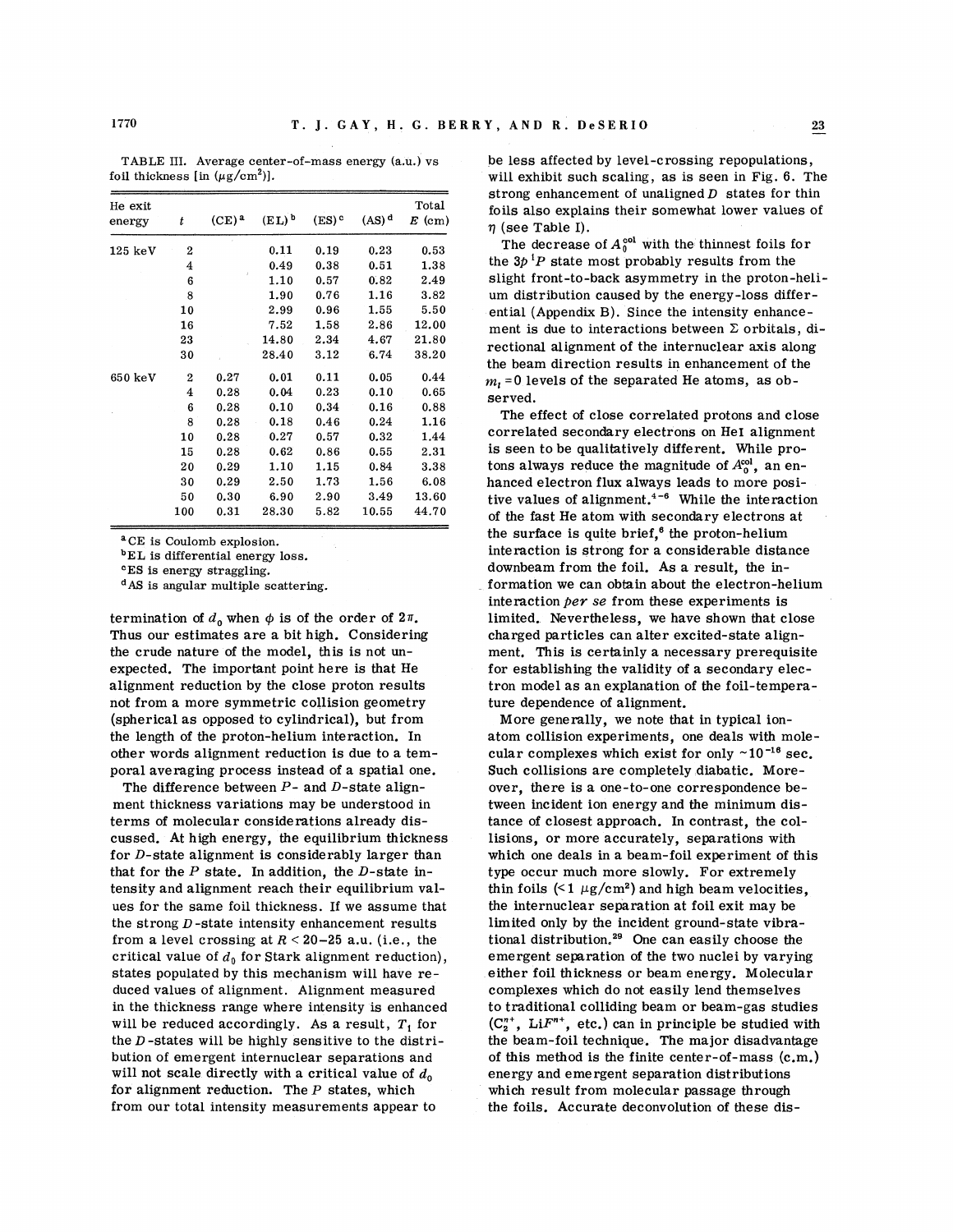**23** 

tributions from the data would be necessary before precise information about the transient molecular states could be obtained.

## **V. SUMMARY**

We have shown that close dissociated protons affect both the excited-state population and alignment of He1 upon foil exit. Similar effects are seen in the dissociated hydrogenic species as well. Population variations are caused by diabatic level crossings between different quasimolecular states formed as the proton and helium nucleus exit the foil. The magnitude of alignment when  $HeH<sup>+</sup>$  projectiles are used is always less than or equal to the equivalent atomic projectile value. Incoherent Stark mixing of the Her excited states in the field of the proton reduces the foil-collision-induced alignment. For  $D$  states, where repopulation resulting from level crossing is considerable, the degree of alignment is linked not only to the proton distribution at foil exit directly, but to the extent of excited-state population enhancement as well. The 3P state alignment, on the other hand, being less affected by molecular level crossings, scales well as a simple function of emergent internuclear separation. The beam-foil technique may in the future prove to be a valuable tool for studying ion-atom quasimolecular interactions.

#### **ACKNOWLEDGMENTS**

We thank T. A. Green for supplying us with the numerical results of his calculations of  $HeH<sup>+</sup>$ excited states, and R. L. Brooks for several helpful discussions. In addition we thank Salvador Tejero for much technical assistance. Professor John Simpson kindly allowed us to use the LASR accelerator at the University of Chicago. This work was supported by the U. S. Department of Energy, Division of Basic Energy Sciences, and the NSF.

### **APPENDIX A: FOIL THICKENING RATE**

When thin foils are bombarded by ion beams in vacuum environments which have residual pump oil, they thicken at a rate determined by the chamber pressure, beam energy, and beam current.<sup>30</sup> In the HeH<sup>+</sup> experiments, it is important to know the foil thickness so that the average internuclear separation for a given alignment measurement may be determined. The sharp drop of the  $2s<sup>1</sup>S-3p<sup>1</sup>P$  5016 Å light intensity with increasing foil thickness below 8  $\mu$ g/cm<sup>2</sup> (Fig. 7) provides us with an indirect way to measure foil-thickening rates during bombardment by the beam.

The 5016 **A** count rate as a function of time



FIG. 11. Relative total light yield of 5016 **A** transition vs time of bombardment by 5.6  $\mu$ A/cm<sup>2</sup>, 820-keV-HeH<sup>+</sup> beam; initial foil thickness =  $1.9 \pm 1 \text{ µg/cm}^2$ , vacuum = 8  $\times 10^{-7}$  Torr.

for a  $5.6-\mu A/cm^2$ , 820-keV-HeH<sup>+</sup> beam on a foil with an initial areal density of  $1.9 \pm 1 \ \mu g/cm^2$  is shown in Fig. 11. The pressure during this experiment was  $8 \times 10^{-7}$  Torr. The intensity drops to two-thirds of its initial value in 6000 sec. Referring to Fig. **7,** this corresponds to a thickening rate of roughly 20  $\frac{mg}{cm^2}$  min. The original foil thickness could actually have been between 0.9 and 2.9  $\mu$ g/cm<sup>2</sup>. This translates to thickening rates between 4 and 60 ng/cm<sup>2</sup> min or an increase of 0.1 to 1.5  $\mu$ g/cm<sup>2</sup> in a 25 min run. Assuming a rate somewhere between this, we see that foil thickening does not affect our results significantly.

#### **APPENDIX B: CALCULATION OF THE PROTON-HELIUM INTERNUCLEAR SEPARATION AT FOIL EXIT**

In order to learn something about the length scale for interactions between the dissociated fragments of the HeH $^+$  ion as they leave the foil, it is necessary to calculate the average distance between them at foil exit as a function of beam energy and foil thickness. In our case, there are four processes we need to consider to calculate this distance :

(1) Differential energy loss. We assume that the particles lose energy independently. Cluster effects in the stopping power occur when the dynamic screening length is greater than the internuclear separation in the foil.<sup>31</sup> In our situation, this is true only for the thinnest foils when effects due to differential energy loss are negligible. For a given foil thickness, the proton loses more energy per amu than the helium. For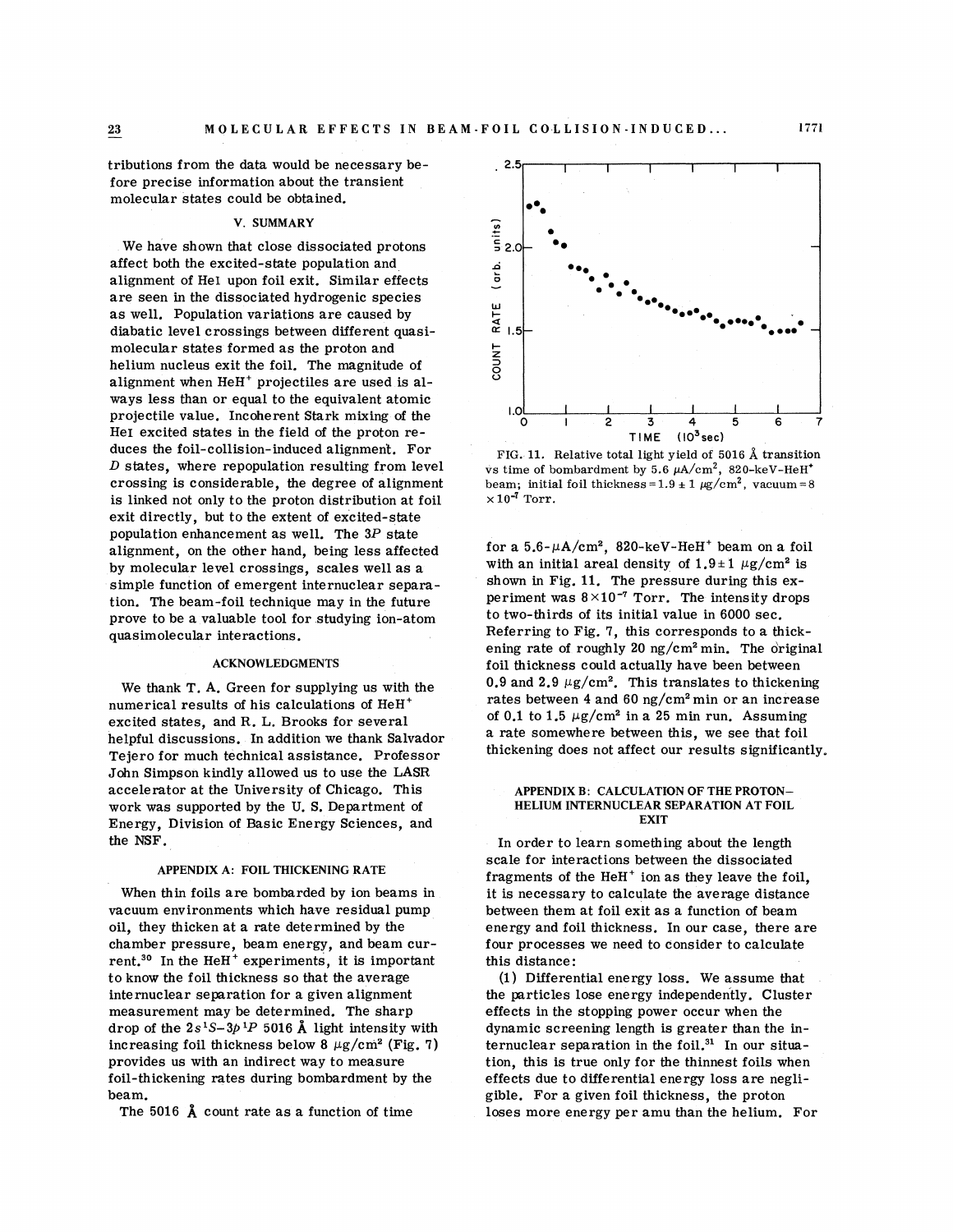thick foils, this results in a front-back asymmetry between the two nuclei.

(2) Multiple scattering from electrons. The particles lose energy in a statistical manner. Hence, even two particles with the same average stopping power will emerge from the foil with some rms front-back separation. In the case of HeH', this energy straggling smears out the asymmetry due to differential energy loss.

**(3)** Multiple scattering from nuclei. Angular scattering leads to a roughly Gaussian distribution of internuclear separation along any axis perpendicular to the beam direction.

(4) Coulomb explosion. As a result of electron loss within the first few atomic layers of the foil, the nuclei of the projectile repel each other. When the molecular velocity is small, the two charges are effectively screened and the explosion process is negligible. For higher velocities, the dynamic screening length is larger than the initial internuclear separation and this effect becomes important.

Previous experiments which have investigated molecular effects in the penetration of thin foils by fast ions have measured quantities such as charge fractions and angular distributions of the transmitted atoms or  $\text{ions.}^{11,32,33}$  Velocities involved in work of this type are typically greater than 5 a.u. In such cases, where the dynamic screening length is much greater than molecular internuclear separations, Coulomb explosion is the dominant dissociative mechanism. As a result, knowledge of dwell time in the foil is sufficient to calculate the internuclear separation at foil exit. For slower velocities, the contributions from multiple scattering become more important. In the velocity regime dictated by optical measurements of neutral helium (<300 keV/amu), multiple scattering processes dominate Coulomb effects for all but the thinnest foils at high energy.

For the sake of simplicity in calculation, the various spatial orientations of the incident molecule have not been averaged. The internuclear axis is taken perpendicular to the foil normal, This approximation has little effect on the final calculated emergent separation.

We assume that the molecule loses its electrons instantaneously upon entering the foil and has an initial internuclear separation of  $1.4 a.u.^{34}$  The contributions from the four dissociative processes are calculated independently and added in quadrature. Multiple scattering processes for the two particles are taken to be uncorrelated. This is certainly true for our velocities where the dynamic screening length is small compared to the internuclear separation. We have calculated

internuclear separation and molecular centerof-mass energy at foil exit for He exit energies of 125, 500, 550, and 650 keV and for foil thicknesses between 2 and 100  $\mu$ g/cm<sup>2</sup>.<sup>2</sup>

Values for the mean stopping power were obtained from the data of Matteson et  $aI^{14}$  at high energy ( $\geq 500$  keV) and from the tables of Northcliffe and Schilling at low energy.15 Energy dependence of the stopping power was taken into account by recalculating the energy of the nuclei for every 1  $\mu$ g/cm<sup>2</sup> layer of the foil. The calculation starts with a specified energy for the He at foil exit and works "backwards," adding increments of energy for each microgram of foil thickness. We thus obtain the correct He entrance energy in addition to the time spent in the foil, which is needed for the Coulomb explosion calculations. With this information we calculate the exit energy of the proton as well as the distance it lags behind the He at foil exit.

The spatial separation of the two nuclei due to energy straggling is calculated assuming that individual energy loss resulted from uniform acceleration or deceleration from the particle's initial velocity. The distribution in energy following traversal of the foil can be considered to be Gaussian with a centroid given by the mean energy loss  $\langle dE/dx \rangle$  times the foil thickness. The standard deviation of the Gaussian **D** is given according to Bohr by

$$
\Omega^2 = 4\pi Z_1^2 Z_2 e^4 N t \tag{B1}
$$

where  $Z_1$  and  $Z_2$  are the atomic numbers of the projectile and target, respectively,  $N$  is the atomic density of the target, and *t* is its thick $ness.^{35}$  Chu,<sup>36</sup> using the theory of Bonderup and Hvelplund<sup>37</sup> has modified Bohr's formula to better describe low-energy (<1 MeV/amu) straggling. His energy-dependent results for  $\Omega^2$  have been used in these calculations. It is assumed that  $\Omega_{\rm He}^2$  =4 $\Omega_{\rm He}^2$ <sup>36</sup> As a result, the energy in the center of mass due to energy straggling is given by $32$ 

$$
\langle E_{\rm c.m.} \rangle = \frac{25}{64} \left( \Omega_{\rm He}^2 / \overline{E}_{\rm He} \right) \tag{B2}
$$

where  $\overline{E}_{\text{He}}$  is the average kinetic energy of the He nucleus in foil. We may also calculate the meansquare internuclear distance along the beam axis due to energy straggling<sup>32</sup>:

$$
\langle d_{\text{ES}}^2 \rangle = \frac{125}{264} \frac{t^2 \Omega^2}{\overline{E}_{\text{He}}^2} \,. \tag{B3}
$$

Distribution due to angular scattering is calculated from the theory of Meyer, $^{38}$  which is valid for velocities of the order of 1 a.u. Its predictions for angular half-widths due to multiple scattering in carbon targets have been experimentally verified.16 For scattering through a layer of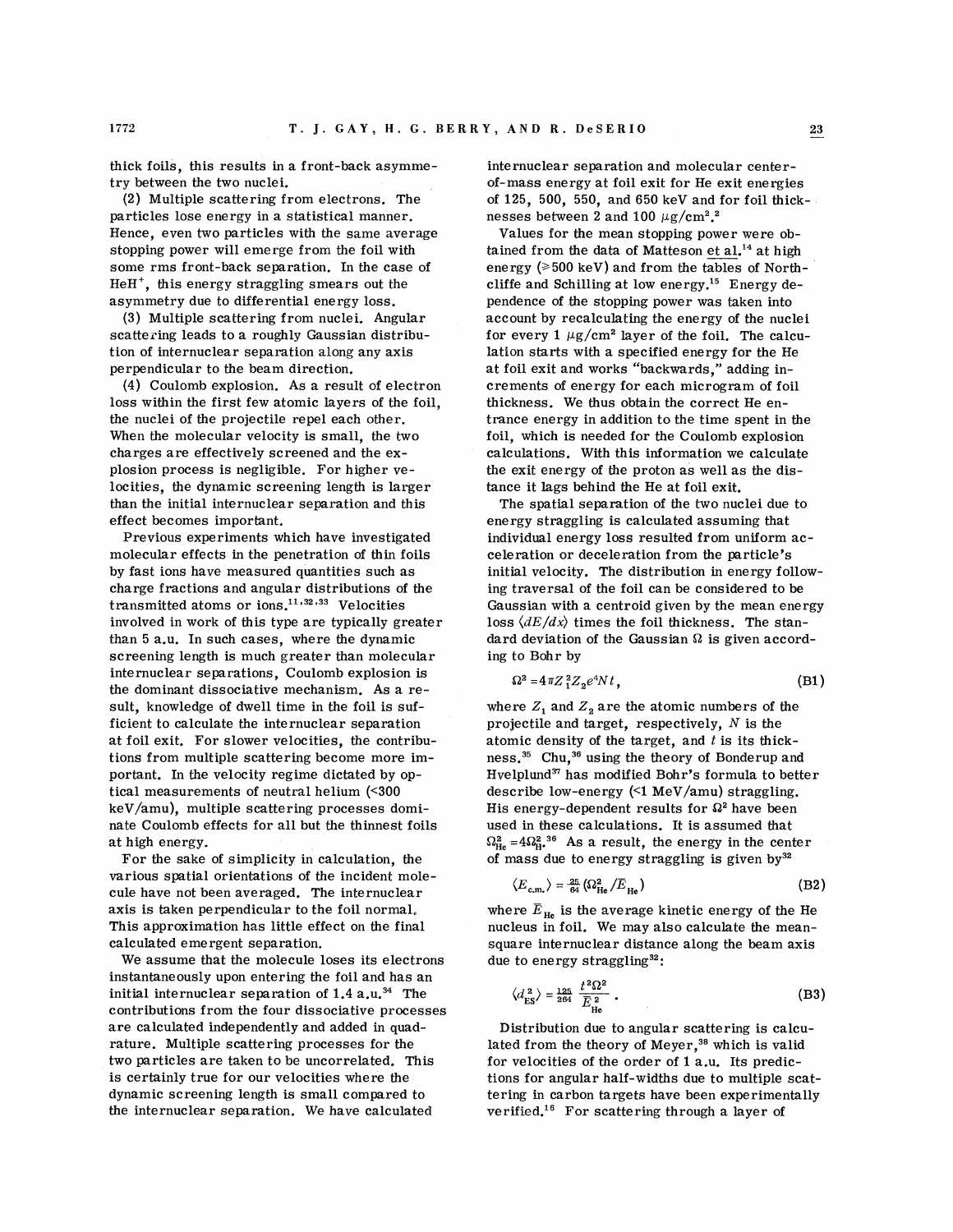thickness  $t$ , the angular half-width is given by the Meyer theory to be

$$
\theta_{1/2} = (a\tau + b\tau^2)^{1/2},\tag{B4}
$$

where  $a$  and  $b$  are numerically determined constants depending on the energy, mass, and atomic number of the projectile and the mass and atomic number of the target atoms. These are tabulated by Meyer. The "reduced thickness"  $\tau$  is defined as

$$
\tau = \pi \alpha^2 N t \tag{B5}
$$

where  $N$  is the atomic density of the target and  $\alpha$ is the Thomas-Fermi screening length. We compute the perpendicular distance from the original particle track to the particle at foil exit assuming half-width scattering through each differential thickness in the foil:

$$
\langle d_{\theta} \rangle \approx \int_0^t \theta_{1/2}(t', E) dt' . \tag{B6}
$$

Equation (B6) is not exact because the angular half-width is only approximately equal to the average scattering angle. In a similar manner we calculate the transverse energy of the scattered particle. Doing this for both the H and He, we determine the average center-of-mass energy and internuclear separation due to angular scattering.

Finally, we estimate the effect of the Coulomb explosion. The Thomas-Fermi screening length  $\alpha$  is given by<sup>39</sup>

$$
\alpha = \left(\frac{12\pi m_e e^2 n}{\hbar^2 (3\pi^2 n)^{2/3}}\right)^{1/2},\tag{B7}
$$

where **n** is the number density of electrons in the carbon foil. Assuming each carbon atom contributes four valence electrons to the electron sea and using the Kennedy et al.<sup>40</sup> value of 1.82  $g/cm<sup>2</sup>$  for the carbon foil density, we obtain a static screening length of 0.82 a.u., considerably less than the ground-state internuclear separation of HeH<sup>+</sup> (1.4 a.u.). Hence for velocities much less than 1 a.u., the molecule undergoes no Coulomb explosion. In the case of 125-keV-He exit energy, average velocities in the foil are about 1.1 a.u., corresponding to a dynamic screening length  $\beta (=v/\omega_p)$  of 1.2 a.u., still less than the initial HeH+ internuclear separation. Hence the effect of Coulomb explosion is considered for only the three high-energy calculations. In these we assume that the explosion takes place with no screening at all until the nuclei are separated by the dynamic screening length. At this point complete shielding is assumed, and the particles drift apart with the velocity they had when their separation equaled  $\beta$ . The value for  $\beta$  is taken

to be that corresponding to the entrance velocity of the molecule. In such an approximation, the energy in the center of mass is simply given by

the molecule. In such an approximation, the  
ergy in the center of mass is simply given by  

$$
\overline{E}_{c.m.}(\text{Coulomb explosion}) = e^2 \left( \frac{1}{1.4} - \frac{1}{\beta} \right)
$$
(B8)

if the nuclei reach a separation equal to or greater than  $\beta$  before they exit the foil. For the thinnest foils this does not happen. As a result, we must calculate the internuclear separation *S* as a function of time  $T$  for an unscreened explosion. By integrating the equation of motion we obtain

$$
T = T_0 \{ \epsilon^{1/2} (\epsilon - 1)^{1/2} + \ln \left[ \epsilon^{1/2} + (\epsilon - 1)^{1/2} \right] \},
$$
 (B9)

where

$$
T_0 = (\mu S_0^3 / 2e^2)^{1/2}, \quad \epsilon = S / S_0,
$$
 (B10)

 $\mu$  is the reduced mass and S<sub>o</sub> equals the initial internuclear separation. When  $S < \beta$ , we modify Eq. (B8) accordingly. Determination of the average internuclear separation at foil exit, taking into account the drift time for the thicker foils, is now straightforward.

The results of these calculations for 125- and 650-keV-He exit energy are given in Tables I1 and III. The total c.m. energies are obtained by adding the contributions from the four processes. The internuclear separations are determined by adding distances from the individual calculations in quadrature, and are graphed in Fig. 5. For low energy, angular multiple scattering is the predominant process in determining the spatial distribution of the two nuclei. On the average, the proton lags behind the helium by a considerable amount for thicknesses greater 10  $\mu$ g/cm<sup>2</sup>. but due to energy straggling, some protons emerge ahead of the He at all thicknesses. At the higher energies, Coulomb explosion is the dominant process up to 15  $\mu$ g/cm<sup>2</sup>, although its contribution to the c.m. energy is less important.

The distributions of internuclear separations for thick foils at both energies are quite broad. The rms distance for 650-keV-He exit energy and  $50-\mu g/cm^2$  foils is 108 a.u., with the proton lagging the He by an average of 40 a.u. However, assuming a Gaussian energy straggling distribution, roughly 30% of the protons emerge from the foil ahead of the He. The transverse distribution is also broad. This means that in assigning characteristic lengths to specific features of our data (equilibrium thicknesses, for example), we must keep in mind that they are averages of the entire distribution and as such represent upper limits to the length scale for specific processes. In other words, our data are smeared out by the natural spatial distribution of nuclei emerging from the foil.